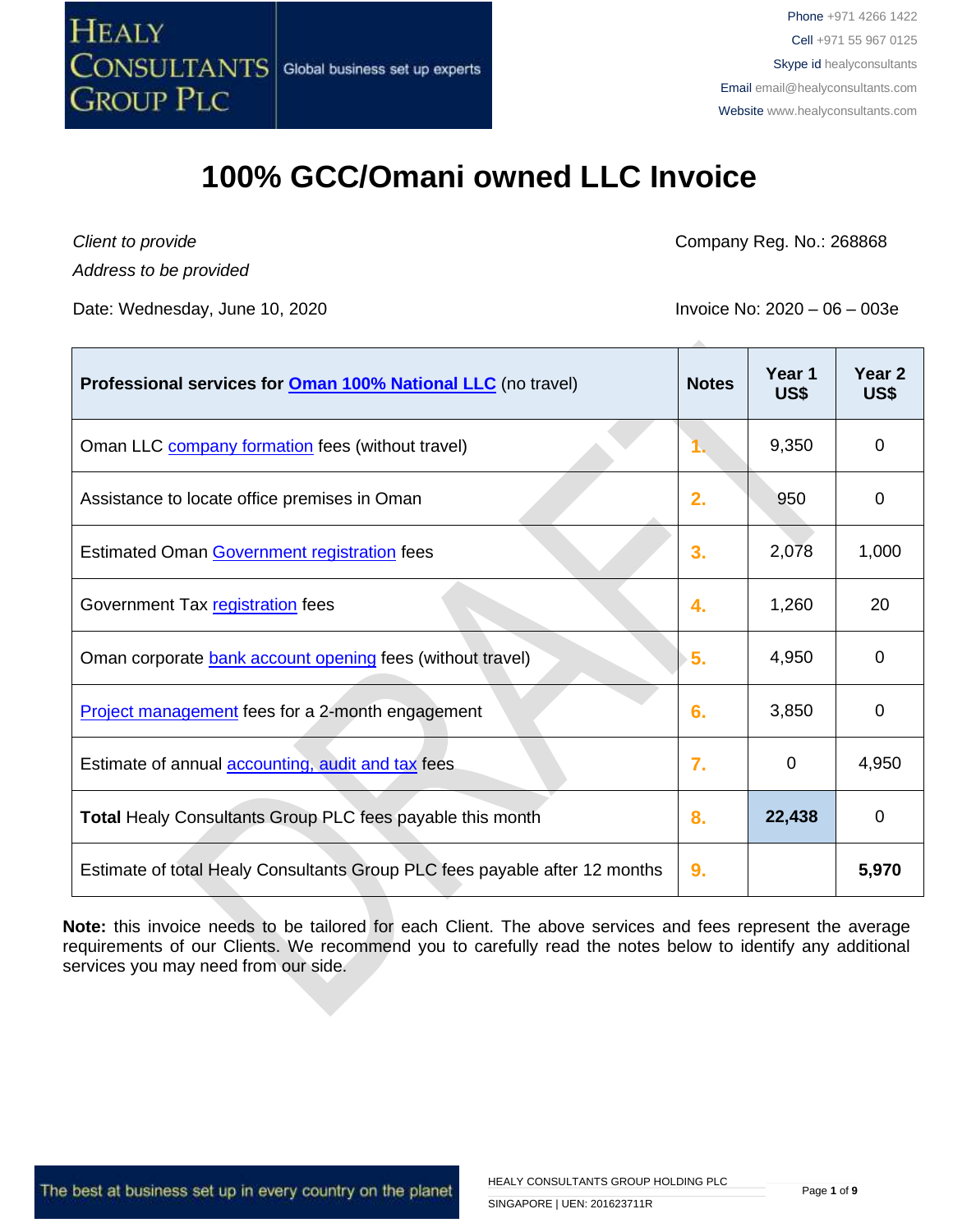

## **100% GCC/Omani owned LLC Invoice**

#### *Notes to invoice above*

**1.** Healy Consultants Group PLC fees to efficiently and effectively complete Oman company registration for 100% Omani/GCC shareholders within 3 [weeks](http://www.healyconsultants.com/oman-company-registration/fees-timelines/#timelines) including **i)** choosing the optimum regulatory license for our Client's business activities; **ii)** reserving a company name with [The Ministry of Industry and Commerce;](http://www.mocioman.gov.om/?lang=en-US) **iii)** settlement of our accountant and lawyer fees and **iv)** preparing a high quality company incorporation application for [The Ministry of Industry and Commerce](http://www.mocioman.gov.om/?lang=en-US) and local Omani municipality;

All [engagement fees](http://www.healyconsultants.com/company-registration-fees/) (click link) are agreed and paid up front and agree to the fees published on our country web pages. Consequently, there are no hidden fees, surprises or ambushes throughout the engagement. All engagement deadlines are agreed up front in the form of a [detailed project plan,](http://www.healyconsultants.com/index-important-links/example-project-plan/) mapping out [deliverables](http://www.healyconsultants.com/deliverables-to-our-clients/) by week throughout the engagement term;



Every week during the engagement, Healy Consultants Group PLC will email our Client a detailed status [update.](http://www.healyconsultants.com/index-important-links/weekly-engagement-status-email/) Our Client is immediately informed of engagement problems together with solutions. Your dedicated engagement manager is reachable by phone, Skype, live chat and email and will communicate in your preferred language;

- **2.** After company incorporation is complete, the Oman Government must review and approve a lease agreement for office premises. If your Firm requires this service from Healy Consultants Group PLC, our onetime fee amounts to US\$950. The monthly rent thereafter will be paid independently and directly to the landlord by our Client. An estimate of such a rental for a space of 10 sqm for one employee is US\$1,700 per month;
- **3.** This fee is an estimate of government costs payable during your Firm's engagement. For transparency purposes, all government fee payments will be supported by original receipts and invoices. Examples of government costs include **i)** choosing the optimum regulatory license for our Client's business activities **ii)** reserving a company name with [The Ministry of Industry and Commerce](http://www.mocioman.gov.om/?lang=en-US) (MOCI) and **iv)** preparing a high quality company incorporation application for [MOCI.](http://www.mocioman.gov.om/?lang=en-US) Following engagement completion, Healy Consultants Group PLC will refund our Client any excess of funds received over actual Government costs paid;
- **4.** In accordance with [The Law of Income Tax in Oman via Sultani Decree No. 47 of 1981](http://www.taxoman.gov.om/companies%20law%20in%20English.pdf) each Omani entity must register for corporate tax at the [Ministry of Finance in Oman;](http://www.taxoman.gov.om/company_tax.html#main-page)
- **5.** Healy Consultants Group PLC will be pleased to open [an Oman corporate bank account](http://www.healyconsultants.com/international-banking/) without our Client travelling. To secure multi-currency corporate bank account approvals for our Client's company, Healy Consultants Group PLC strategy is as follows;
	- ✓ Healy Consultants Group PLC will prepare a quality business plan for our Client's review and approval then use the same to **i)** secure multiple banks' confirmation they welcome a formal application from our Client's business and **ii)** maximize the probability of successful multi-currency corporate bank account approvals;
	- $\checkmark$  At the time of company incorporation, we recommend to keep [the corporate structure simple](https://www.healyconsultants.com/about-us/complex-client-engagements/simplify-business-setup/) (click link), by appointing our Client as sole member, foreign director and bank signatory of the company;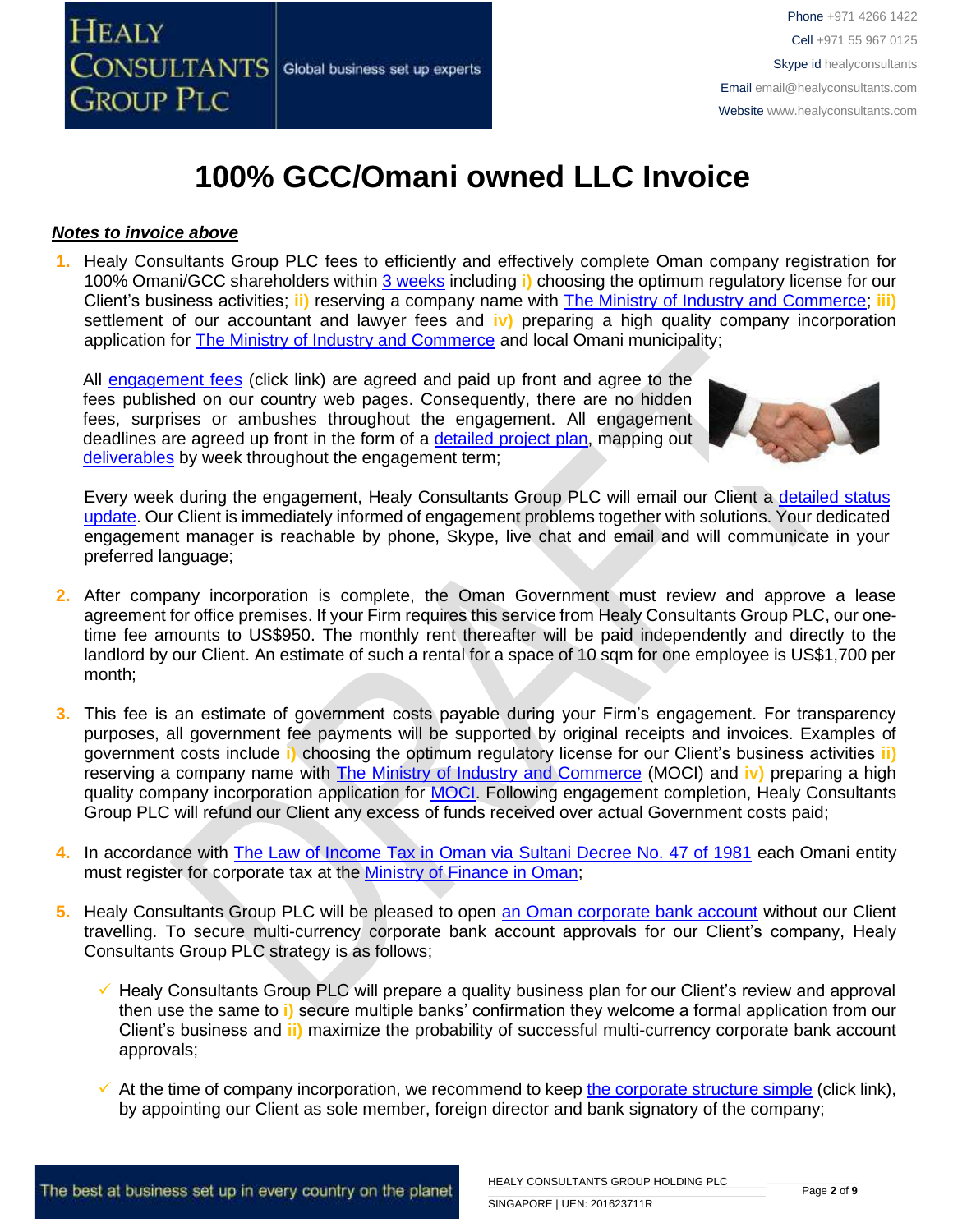

# **100% GCC/Omani owned LLC Invoice**

- ✓ Our Client to timely travel to meet multiple local banks, if their Compliance Departments require the same before releasing multiple multi-currency corporate bank accounts numbers;
- ✓ Before, during and after bank meetings, the bank's In-house Legal and Compliance Department may revert multiple times for additional documentation and information from **i)** Healy Consultants Group PLC **ii)** the UBO and **iii)** our Client's existing businesses;
- ✓ If some banks decline to board our Client's company, Healy Consultants Group PLC will immediately inform our Client and action backup banking solutions;
- $\checkmark$  All going well in an average of 3 months following application submission, Healy Consultants Group PLC secures multiple multi-currency corporate bank account numbers for the company;
- ✓ Thereafter, Healy Consultants Group PLC or the banks will courier mails and e-banking to our Client, whom we will assist to then activate the online facilities of the bank account;
- ✓ Affter corporate bank account numbers are secured and if required, Healy Consultants Group PLC to assist our Client to appoint more new members and directors. However, the banks will usually only approve them as bank signatories after a face to face meeting and review and approval of a bank signatory application;

For each bank, our Firm will prepare a quality tailored business plan; to optimize the probability of corporate bank account approval. Each corporate bank account opening fee is [US\\$4,950 \(click link\).](https://www.healyconsultants.com/global-corporate-banking-for-resident-company/) It is a timeconsuming task; Healy Consultants Group PLC will shelter our Client from the administrative challenges. As you can appreciate, it is a difficult task to obtain bank account approval through newly formed companies when shareholders, directors and bank signatories reside overseas;

Because of the nationality of the UBO and depending on the nature and value of the company assets and transactions, it is wise to expect that **i)** corporate bank account approvals will take an average of three months from the date of the company registration and receipt of all KYC documentation and **ii)** some banks will request the bank signatory and directors AND its' UBO to travel for a one hour interview with their bank officer, before bank account opening. Refer to the notes below for more detailed important information about each corporate bank account opening procedures and requirements;

While Healy Consultants Group PLC will be glad to assist our Client to open multiple corporate bank accounts, it is challenging and time consuming to open corporate bank accounts for businesses when their shareholders, directors and bank signatories do not live in the country where the bank account is being applied for. Consequently, it will take us an average of [twelve weeks](http://www.healyconsultants.com/international-banking/bitcoin-business-bank-account/) to open each corporate bank account, counting from receipt of all required KYC documentation. Healy Consultants Group PLC will prepare a business plan for the bank to optimize the probability of corporate bank account approval;





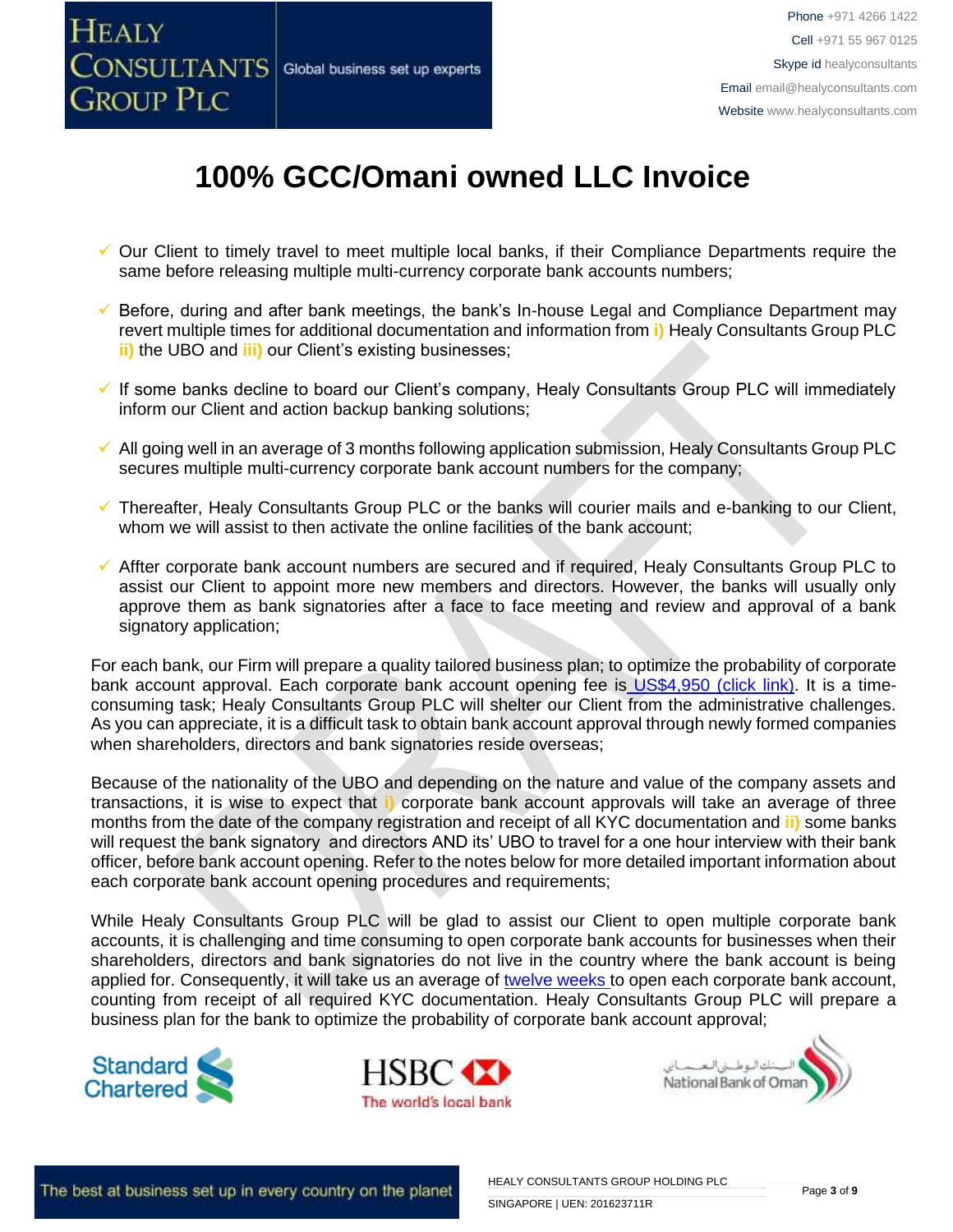

### **100% GCC/Omani owned LLC Invoice**

During the corporate bank account opening process, it is common for each bank's in-house Legal and Compliance Department to request additional [due diligence](http://www.healyconsultants.com/due-diligence/) documents from potential customers including but not limited to **i)** regulatory licenses **ii)** proof of business globally and in home country including evidence of contracts, invoices and agreements with local Clients and **iii)** additional KYC information on our Client's business and place of residency, including nature and volume of transactions. We assume our Client will timely provide this information;

Because global interest rates are low, international banks make little profits from current accounts. Consequently, international banks appetite for new multi-currency corporate bank account opening applications is low. Consequently, global banks are more likely to reject new multi-currency corporate bank account opening applications. Because of the above, customer demand for new corporate bank accounts is very high. Consequently, international banks choose vanilla customers that tick all the boxes of a low risk Client. For example, most banks will only welcome multi-currency corporate bank account opening applications from a company or a company registered in the same country, with local staff and office premises;

When dealing with international banks, the front office bank officer (Relationship Manager) is willing to help Healy Consultants Group PLC and our multi-national Clients. The realistic role of this bank officer is to collect information and ensure an accurate and complete multi-currency corporate bank account opening application is submitted to the bank in-house Legal and Compliance Department. Unfortunately, the bank in-house Legal and Compliance Department has ultimate power of approval over new multi-currency corporate bank account applications. This Department is extremely risk adverse and often lacks commercial reality. Furthermore, the in-house Legal and Compliance Department does not speak to customers nor to Healy Consultants Group PLC. All communications must go through the front office bank officer. Consequently, quality Clients do not get a chance to communicate directly with the bank decision makers – a chance to properly explain their business and the risks the bank perceives;

Global banks enjoy ultimate power of approval of corporate bank account applications. Consequently, guaranteed success is outside of Healy Consultants Group PLC control. What is inside our control is the preparation and submission of a high quality bank application that maximizes the likelihood of approval. Global banks [continue to tighten](https://www.healyconsultants.com/international-banking/opening-corporate-bank-accounts/) corporate bank account opening procedures, their internal compliance departments completing more thorough due diligence of Clients. Consequently, our Client should expect the bank account approval period at least 2 months and on average 3 months. Furthermore, the company is owned by a UBO of a nationality that may be viewed by banks as high risk. This may negatively affect the timely completion this engagement;

During the engagement, banks will revert to Healy Consultants Group PLC and our Client to request additional KYC information, including **i)** details of existing business setup; **ii)** reason for opening bank accounts in the specific jurisdiction; **iii)** list of suppliers and Clients in the jurisdiction; i**v)** lease agreement; and **v)** proof of net worth from the shareholders and evidence the same are complying with their local taxation reporting obligations. As always, Healy Consultants Group PLC will liaise with the bank to secure exemption from these requirements;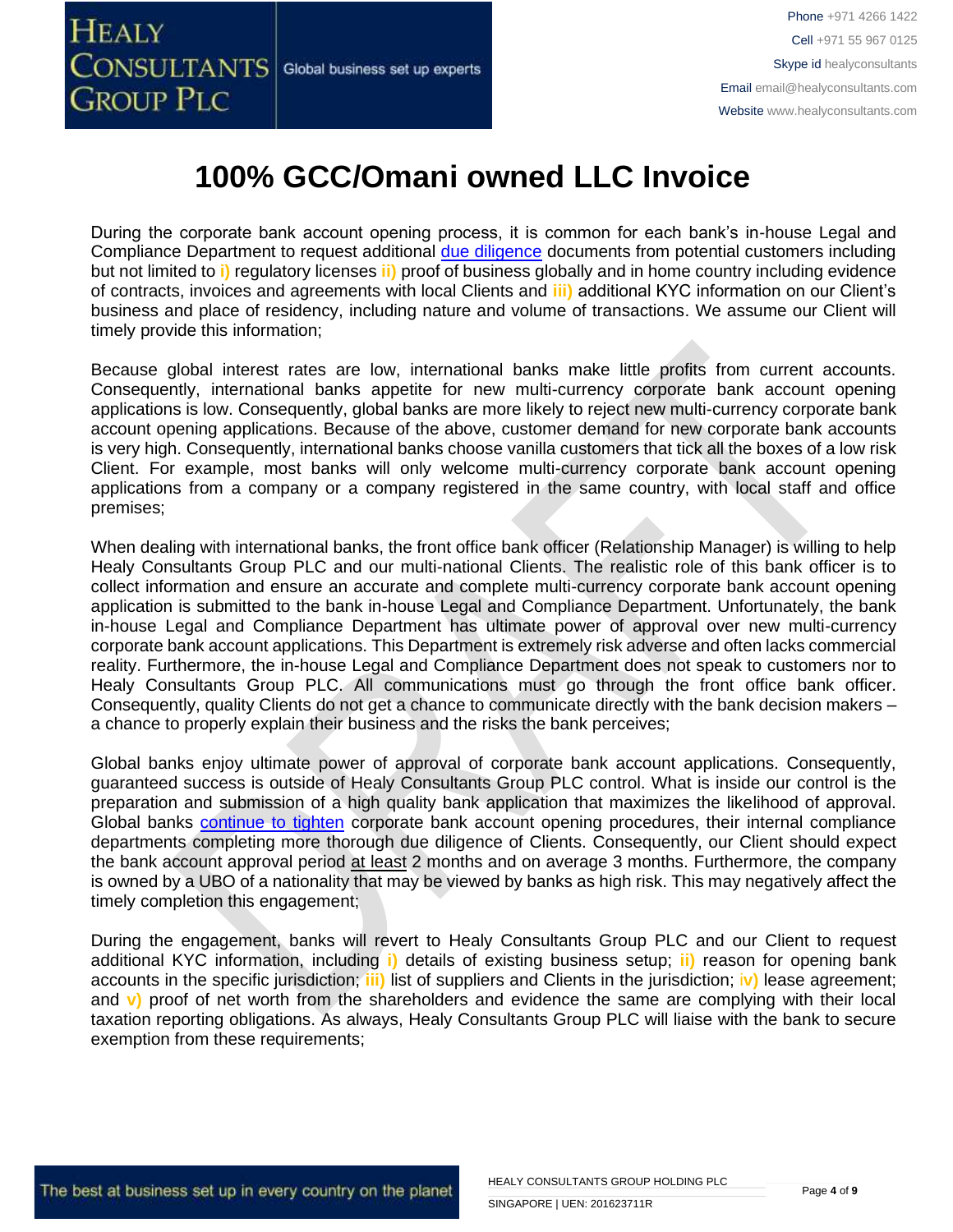

## **100% GCC/Omani owned LLC Invoice**

While Healy Consultants Group PLC will try its best to negotiate with the bank for a travel exemption unfortunately most Omani banks will likely request our Client to travel, for a one-hour interview before the bank account numbers are issued. If the banks also request our nominees to travel more than once, there will be an additional fee of US\$5,950 per trip payable to cover the flight and hotel and other trip disbursements.

Moreover, the foreign bank signatory to a Omani corporate bank account must have a valid [investor visa](https://www.healyconsultants.com/oman-company-registration/formation-support-services/) before being appointed as bank signatory to the bank account. The estimated timeframe to obtain the same is 4 weeks. The investor visa is valid up to 1 year. Alternatively, Healy Consultants can supply a passive [nominee bank signatory](http://www.healyconsultants.com/corporate-banking-services/nominee-bank-signatory/) for an additional fee;

All banking charges, certification and translation and other third-party fees incurred during the corporate bank account opening process are to be borne by our Client, never by the nominees. These additional fees are to be payable in advance of any disbursement;

Healy Consultants Group PLC will supply the banks with the proof of addresses and other due diligence supplied by our Client. Hopefully they will accept the same and do not revert requesting additional documents; From our side we will relentlessly negotiate for banks waivers. Healy Consultants Group PLC expects the bank's risk department to request additional [due diligence](http://www.healyconsultants.com/due-diligence/) from our Client's business and including **i)** specific bonds information and other cash and financial investments; **ii)** Real Estate purchase agreements and **iii)** additional KYC information from UBO and his businesses;

- **6.** These Healy Consultants Group PLC project management fees relate to time and resources dedicated to:
	- **a.** thoroughly research and plan Oman business setup for our Client;
	- **b.** devising strategies to **i)** minimize the total engagement period **ii)** complete the engagement without our Client travelling and **iii)** ascertain the need for a specific regulatory license;
	- **c.** Negotiate with MOCI **i)** low level of share capital requirements and **ii)** avoid the need for Omani national nominee shareholder and/or director;
	- **d.** agreeing the optimum corporate structure with our Client;
	- **e.** submitting a high-quality company license application to the MOCI;
	- **f.** choosing the optimum regulatory license for our Client's business activities;
	- **g.** injecting the paid up share capital on our Client's behalf;
	- **h.** collating and supervising the legalisation and attestation and translation of Client documents;
	- i. weekly detailed engagement [status updates](http://www.healyconsultants.com/index-important-links/weekly-engagement-status-email/) to our Client and weekly Friday conference calls;
	- **j.** payment of retainer fees to multiple local lawyers and accountants;
	- **k.** ensuring our Client complies with local regulations and legally owns and controls the new entity;
	- **l.** ascertain the specific accounting, tax, legal and compliance considerations;
	- **m.** finding solutions to [challenges that occur](http://www.healyconsultants.com/engagement-project-management/) throughout the engagement;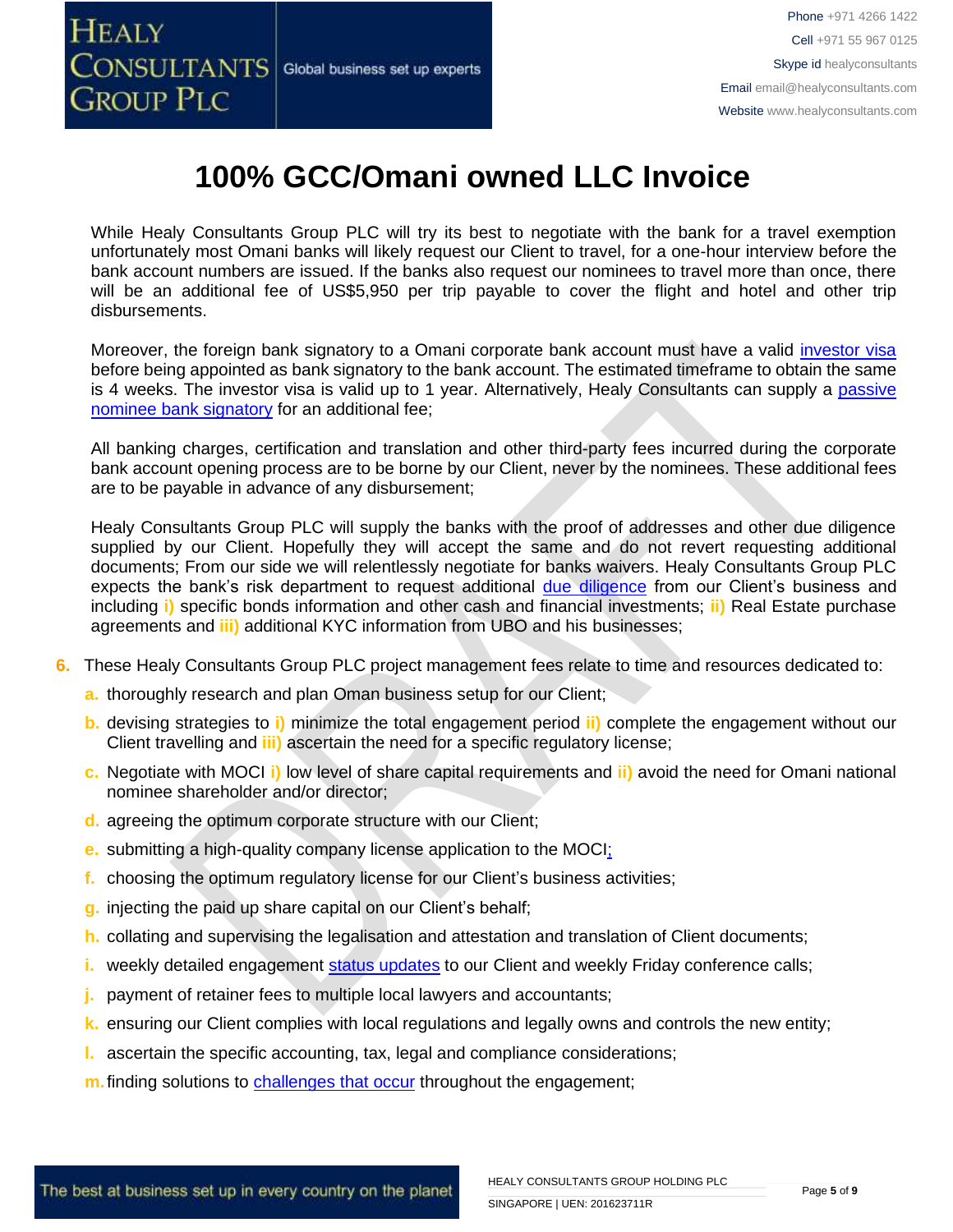

### **100% GCC/Omani owned LLC Invoice**

- **n.** determining the local and international tax obligations of the new entity, including corporate income tax, payroll taxes, withholding tax and sales taxes
- **7.**For an active trading company, these [accounting,](http://www.healyconsultants.com/oman-company-registration/accounting-legal/) audit and tax fees are an estimate of Healy Consultants Group PLC fees to efficiently and effectively discharge your annual company accounting, audit and tax obligations. Following receipt of a set of draft accounting numbers from your company, Healy Consultants Group PLC will more accurately advise accounting, audit and tax fees. For a dormant company, Healy Consultants Group PLC fees are only US\$ 950;



- **8.** All fees quoted in this invoice correspond to fees quoted [on Healy Consultants Group PLC' website.](http://www.healyconsultants.com/company-registration-fees/) Please review this invoice carefully to identify errors. During the rush of the business day, it is possible that Healy Consultants Group PLC inadvertently made fee calculation errors, typing errors or omitted services or omitted historic fee payments from Clients. In the unfortunate event you identify invoice errors, please revert to me directly re the same. I apologize in advance if I or my staff made invoice errors. In accordance with the [UAE](https://www.tax.gov.ae/legislation.aspx)  [VAT law,](https://www.tax.gov.ae/legislation.aspx) Healy Consultants Group DMCC will impose 5% VAT on all invoices issued to UAE based clients, where applicable, with effect from 1 January 2018;
- **9.** Assuming our Clients re-engage Healy Consultants Group PLC in year 2, this fee is an estimate of the fees payable next year, 12 months after the date of company registration;
- **10.** The fees quoted in this invoice are a prediction of the fees required to efficiently and effectively complete this engagement in a timely manner. If during the engagement Healy Consultants Group PLC realizes that the project is more complex than anticipated, requiring a large additional investment of time, my Firm will revert to request additional fees. If Healy Consultants Group PLC completes the engagement faster and more easily than expected, Healy Consultants Group PLC is happy to refund some fees to our Client;
- **11.** Engage Healy Consultants Group PLC to [project manage](http://www.healyconsultants.com/project-manage-engagements/) business set up in every country on the planet. We are the best in the [world](http://www.healyconsultants.com/best-in-the-world/) at what we do, timely completing the  $A$  to  $Z$  of every country engagement;
- **12.** In accordance with [The New Commercial Companies Law 2019,](http://mola.gov.om/eng/legislation/decrees/details.aspx?Id=548&type=L) there is no minimum share capital required for an Omani limited liability company;
- **13.** In accordance with the [The Commercial Companies Law no. 4/1974,](http://images.mofcom.gov.cn/om/table/gsf.pdf) each Oman LLC must have at least **i)** one individual local Omani shareholder ordinarily resident in Oman, holding at least 30% of the company shares or **ii)** any GCC national can hold 100% shares and is not required to be resident in Oman. If our Client requires nominee services, Healy Consultants Group PLC will be pleased to assist. Our fee for a country resident director or shareholder amounts to US\$14,600 per annum;
- **14.** It is compulsory for every Oman LLC to appoint a Public Relations Officer (PRO) in Oman. To minimize complexity and costs, Healy Consultants Group PLC recommends our Client appoint an existing Oman staff member already in Oman. Monthly responsibilities of the PRO include **i)** liaison with Ministry of Manpower Oman and **ii)** applying for business visas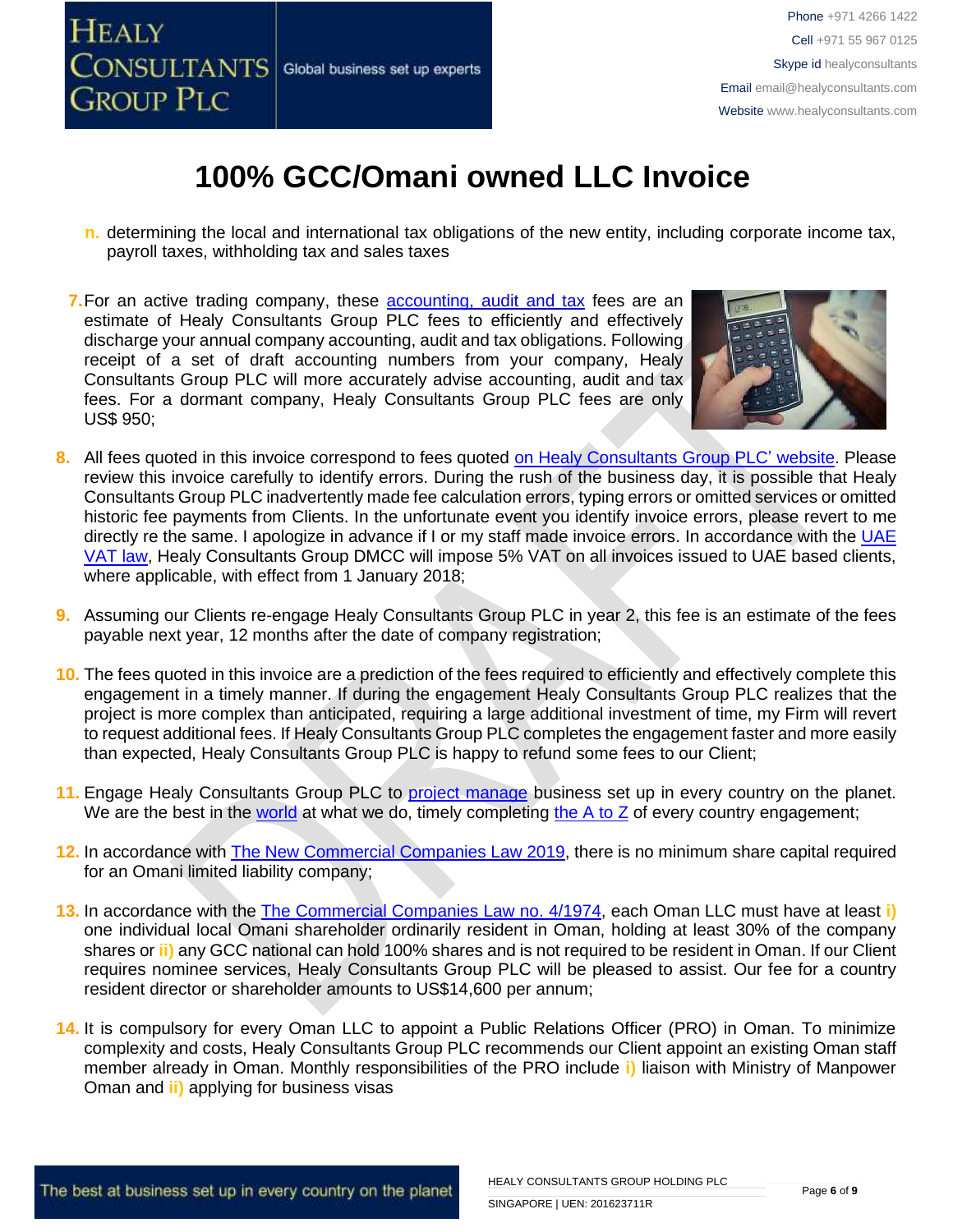

## **100% GCC/Omani owned LLC Invoice**

If your Firm requires a professional passive nominee Public Relations Officer from Healy Consultants Group PLC, our one-time fee amounts to US\$950. The monthly PRO salary thereafter will be paid independently and directly to that nominee PRO. An estimate of such a monthly salary will be US\$1,100;

- **15.** It is important our Clients are aware of their personal and corporate tax obligations in their country of residence and domicile. Let us know if you need Healy Consultants Group PLC help to clarify your local and international annual tax reporting obligations;
- **16.**If our Client and Healy Consultants Group PLC properly plan this engagement, our Clients' will *not* have to travel during this engagement. Healy Consultants Group PLC will efficiently and effectively complete company registration and corporate bank account opening in a timely manner without our Client presence. Instead, our Client will need to **i)** sign and get documents legalized in the embassy in their country of origin and **ii)** courier the originals to Healy Consultants Group PLC office;



**17.** During the engagement, shareholders and directors documents may need to be translated into the local Arabic language before the Government and Bank approves company registration and corporate bank account opening respectively. Consequently, our Client should budget for possible additional translation and embassy atestation fees. Either our Client or Healy Consultants Group PLC can complete this administrative task;

As always, Healy Consultants Group PLC will negotiate with all third parties to eliminate or reduce additonal engagement costs. For transparency purposes, all third-party fee payments will be supported by original receipts and invoices. Examples of possible third-party payments include **i)** embassy fees **ii)** notary public costs **iii)** official translator fees;

- **18.** Depending on our Client's business and nationality, the Oman Government may require a special regulatory license to carry on your business in the country. Healy Consultants Group PLC will assist our Client secure license approval; there may be additional engagement fees. However, the Government enjoys ultimate power of approval of company registrations and business licenses;
- 19. If our Client requires non-resident nominee shareholder and director services [\(click link\),](http://www.healyconsultants.com/corporate-outsourcing-services/nominee-shareholders-directors/) Healy Consultants Group PLC will be pleased to assist. Our fee for professional, passive nominee non-resident corporate shareholder amounts to US\$2,100 per annum. Our fee to be both non-resident nominee director and shareholder amounts to US\$6,600 per annum. Being the sole shareholders and sole director of a Client's company exposes Healy Consultants Group PLC to reputation, litigation and financial risk;
- 20. If required, Healy Consultants Group PLC will be pleased to assist your firm to secure employee [visa](http://www.healyconsultants.com/oman-company-registration/formation-support-services/) approvals. Our fee is US\$4,950 for the first employee, US\$3,950 for the second employee, US\$2,950 per employee thereafter. Our employee visa fees includes preparation of a quality visa application and submitting to the correct Government immigration officers. The Government enjoys ultimate power of approval of visa applications. Consequently, guaranteed success is outside of Healy Consultants Group PLC' control. What is inside our control is the preparation and submission of a high quality immigration visa application that maximizes the likelihood of visa approval;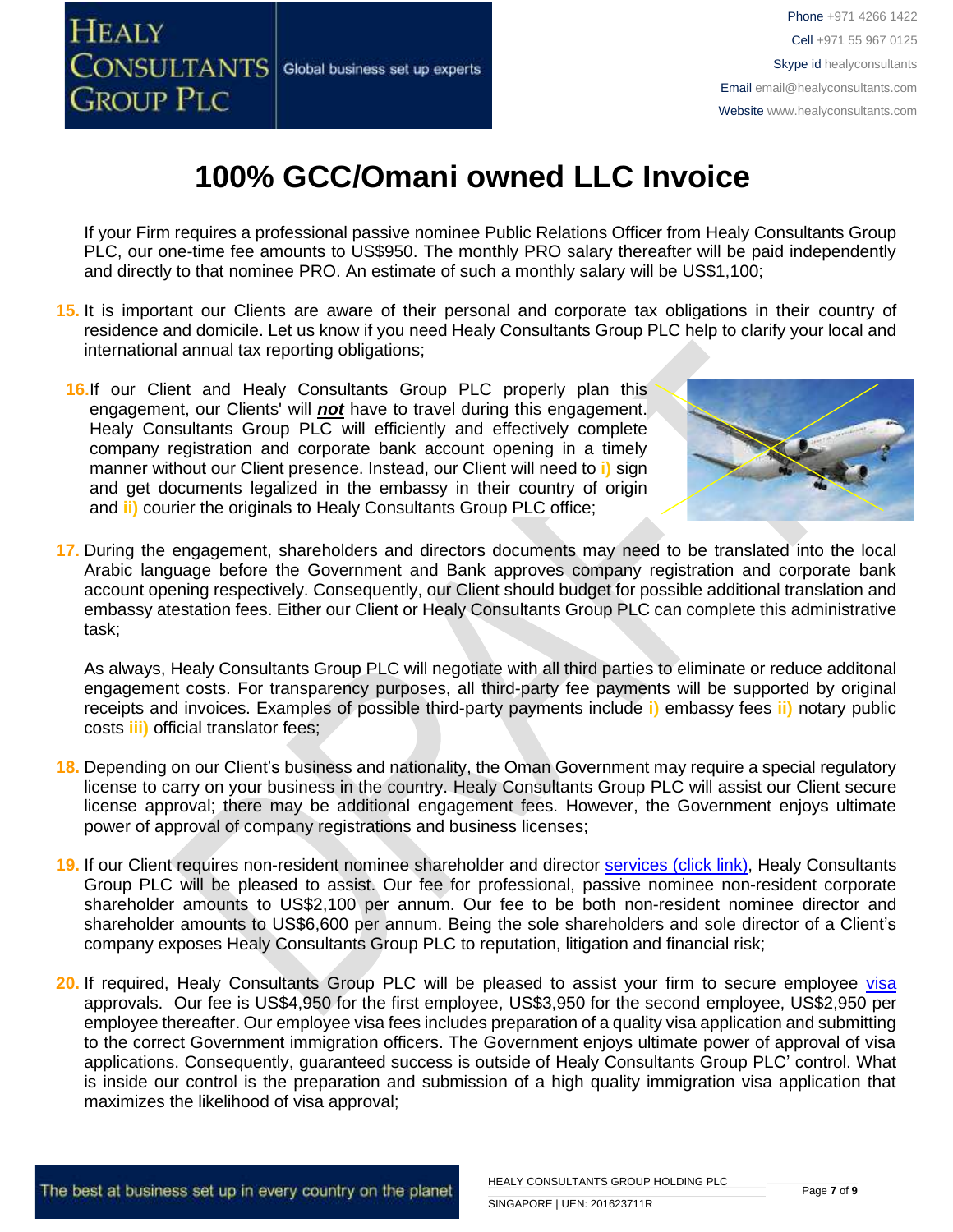

# **100% GCC/Omani owned LLC Invoice**

- **21.** Monthly, quarterly and mid-year Government tax obligations include monthly and quarterly payroll reporting, VAT and corporation tax return filing. If you need our help, Healy Consultants Group PLC can complete monthly Government reporting for a monthly fee of US\$860. Healy Consultants Group PLC monthly support will include **i)** receive in dropbox the monthly invoices from our client **ii)** label monthly bank statement transactions **iii)** preparation and submission of VAT returns and iv) submission of monthly employee payroll reporting;
- **22.** Some of our Clients' require a[n immediate country solution.](http://www.healyconsultants.com/turnkey-solutions/) With this strategy, within a day Healy Consultants Group PLC can supply our Client **i)** an existing dormant Oman company number and **ii)** an already approved Oman corporate bank account number and **iii)** a business address. Turnkey solutions are attractive to those entrepreneurs who wish to immediately close a country deal, sign a contract or invoice a customer;
- **23.** As stipulated on ou[r business website](http://www.healyconsultants.com/) and in section 3 of our engagement letter, Healy Consultants Group PLC will only commence the engagement following **i)** settlement of our fees and **ii)** completion and signing of our legal engagement letter;
- **24.** Healy Consultants Group PLC will only incorporate your company after 75% of [due diligence documentation](http://www.healyconsultants.com/due-diligence/) is received by email. Healy Consultants Group PLC will only open a corporate bank account after 100% of the Client's original due diligence documentation is received by courier;
- **25.** During the annual renewal engagement with our Client, our in-house [Legal and Compliance Department](http://www.healyconsultants.com/about-us/key-personnel/cai-xin-profile/)  [\(click link\)](http://www.healyconsultants.com/about-us/key-personnel/cai-xin-profile/) reviews the quality and completeness of our Client file. Consequently, Healy Consultants Group PLC may revert to our Client to ask for more up to date [due diligence documentation;](http://www.healyconsultants.com/due-diligence/)
- **26.** To assist our Clients to minimize foreign exchange costs, we offer the payment in SG\$, Euro, Pounds or US\$. Kindly let me know in which currency your Firm prefers to settle our fees and I will send an updated invoice, thank you;
- 27. Some of our Clients' engage Healy Consultants Group PLC to [recruit \(click link\)](http://www.healyconsultants.com/corporate-outsourcing-services/how-we-help-our-clients-recruit-quality-employees/) local employees. We have a lot of experience in this area and we are quite skilled at securing quality candidates for our Clients';